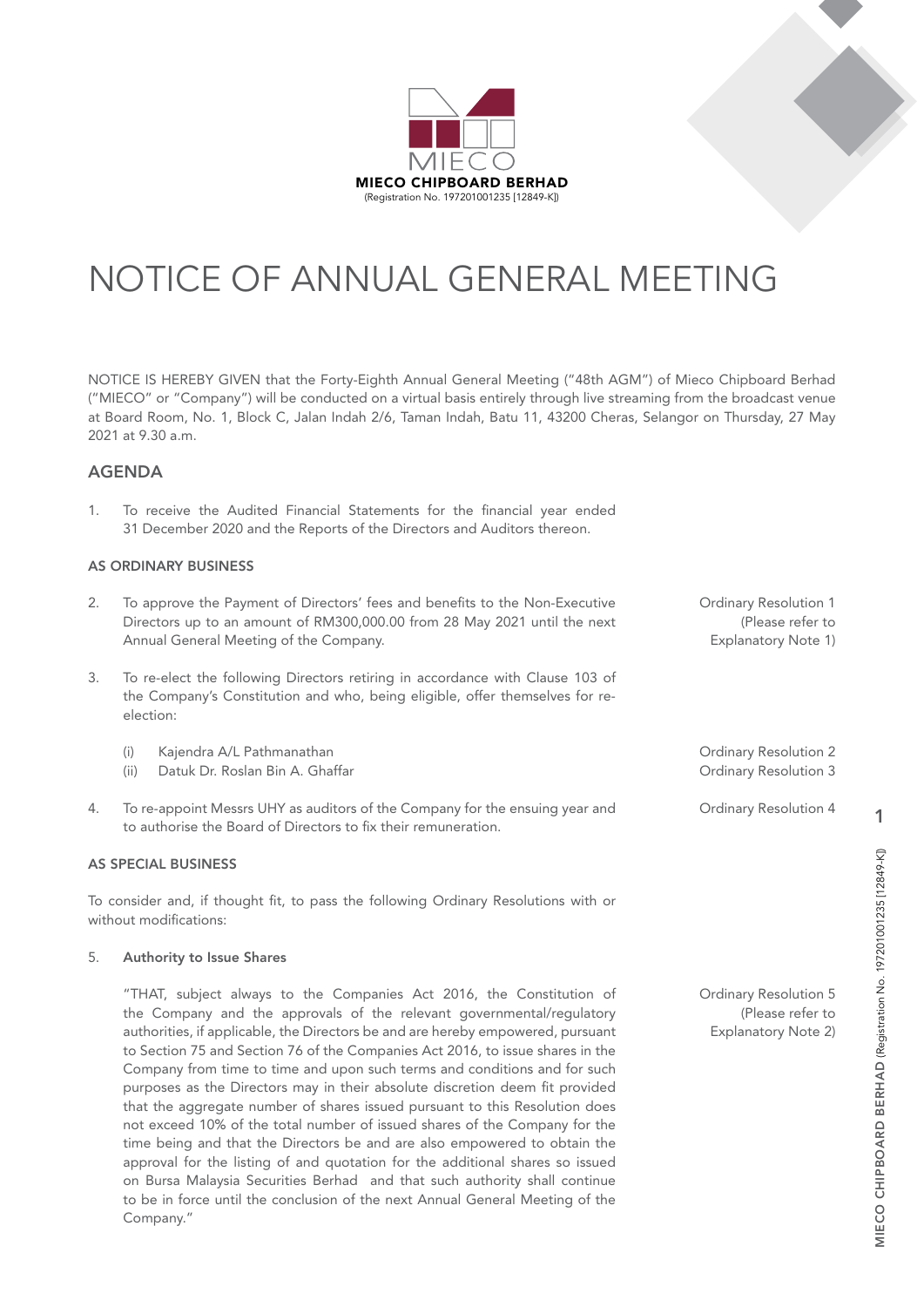Proposed Renewal of Existing Shareholders' Mandate and Proposed New Shareholders' Mandate for Recurrent Related Party Transactions of a Revenue or Trading Nature ("Proposed Shareholders' Mandate")

"THAT, subject to the provisions of the Listing Requirements of Bursa Malaysia Securities Berhad, approval be and is hereby given to the Company and/or its subsidiary companies to enter into recurrent related party transactions of a revenue or trading nature as set out in the Circular to Shareholders dated 28 April 2021, provided that such transactions are undertaken in the ordinary course of business, on arm's length basis, on normal commercial terms which are not more favourable to the related parties than those generally available to the public and are not detrimental to the minority shareholders;

THAT such approval shall continue to be in force until the earlier of:

- (i) the conclusion of the next Annual General Meeting of the Company at which time it will lapse unless the authority is renewed by a resolution passed at the next Annual General Meeting;
- (ii) the expiration of the period within which the next Annual General Meeting is to be held pursuant to Section 340(2) of the Companies Act 2016 ("the Act") (but shall not extend to such extension as may be allowed pursuant to Section 340(4) of the Act); or
- (iii) such approval is revoked or varied by resolution passed by shareholders in a general meeting before the next Annual General Meeting;

AND THAT the Directors of the Company be authorised to complete and do all such acts and things (including executing all such documents as may be required) as they may consider expedient or necessary to give effect to this Ordinary Resolution."

### 7. Proposed Renewal of Authority for the Company to Purchase Its Own Shares ("Proposed Renewal of Share Buy-Back")

"THAT, subject always to the Companies Act 2016, the provisions of the Constitution of the Company, the Listing Requirements of Bursa Malaysia Securities Berhad ("Bursa Securities") and all other applicable laws, guidelines, rules and regulations, the Company be and is hereby authorised to purchase such amount of ordinary shares in the Company as may be determined by the Directors of the Company from time to time through Bursa Securities as the Directors may deem fit and expedient in the interest of the Company, provided that:

- (i) the aggregate number of shares purchased does not exceed 10% of the total number of issued shares of the Company as quoted on Bursa Securities as at the point of purchase(s);
- (ii) the maximum fund to be allocated by the Company for the purpose of purchasing the shares shall not exceed the aggregate of the retained profits of the Company based on the latest Audited Financial Statements and/or the latest management accounts of the Company (where applicable) available at the time of the purchase(s); and

Ordinary Resolution 6 (Please refer to Explanatory Note 3)

Ordinary Resolution 7 (Please refer to Explanatory Note 4)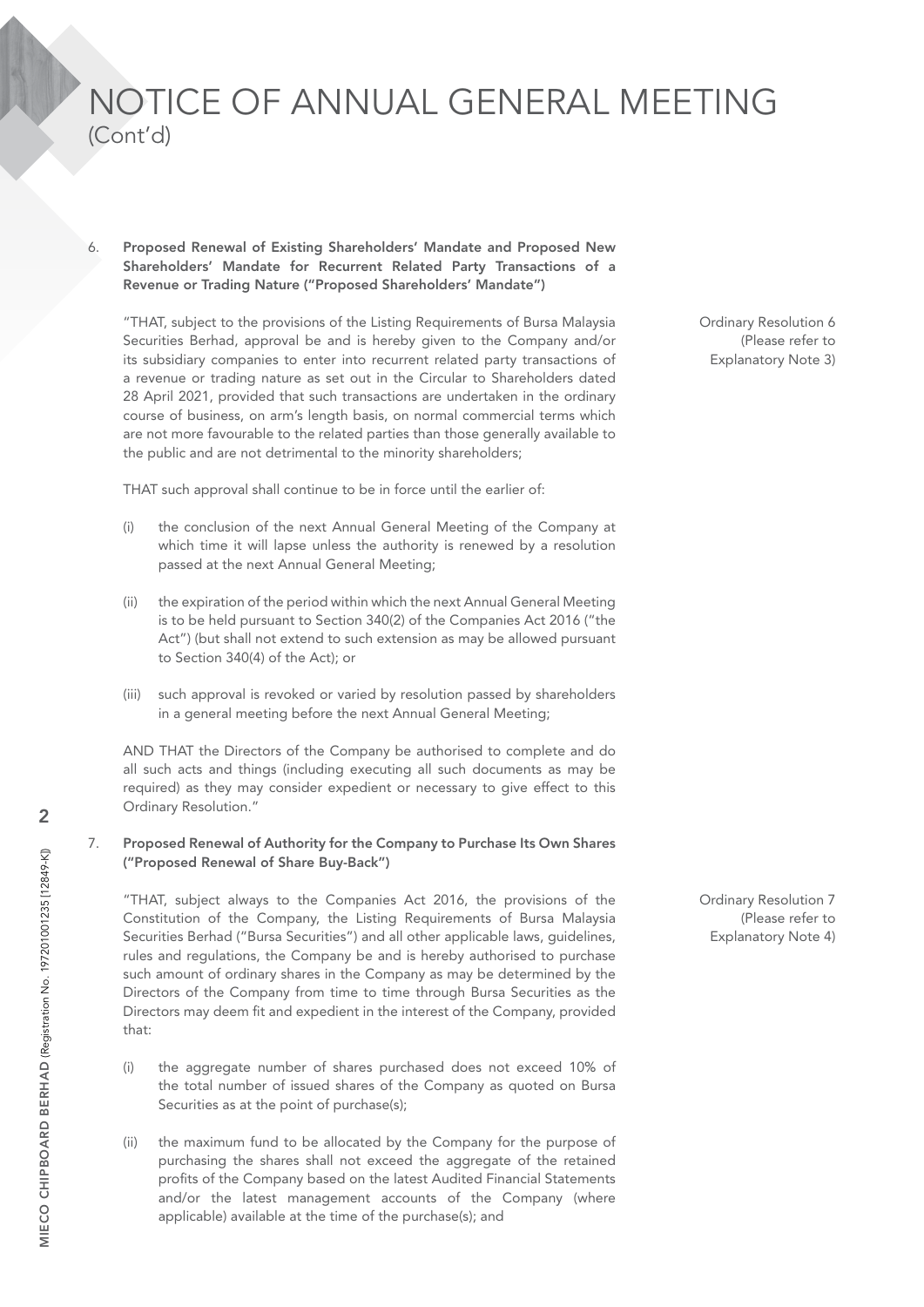(iii) the Directors of the Company may decide either to retain the shares purchased as treasury shares or cancel the shares or retain part of the shares so purchased as treasury shares and cancel the remainder or to resell the shares or distribute the shares as dividends;

THAT the authority conferred by this Resolution shall commence immediately and shall continue to be in force until the conclusion of the next Annual General Meeting of the Company following the passing of this Ordinary Resolution, unless earlier revoked or varied by an ordinary resolution of the shareholders of the Company in a general meeting;

AND THAT authority be and is hereby given to the Directors of the Company to act and take all such steps and do all things as are necessary or expedient to implement, finalise and give full effect to the aforesaid purchase."

8. To transact any other business of which due notice shall have been given.

By Order of the Board

NG GEOK LIAN (LS 0007155) SSM Practicing Certificate No. 201908002080 COMPANY SECRETARY

Cheras, Selangor 28 April 2021

### NOTES:

- 1. As part of the initiatives to curb the spread of Coronavirus Disease 2019 (COVID-19), the 48th AGM of the Company will be conducted on a virtual basis entirely through live streaming and online remote voting via Remote Participation and Voting facilities ("RPV") which are available on website at www.metramanagement.com.my. Please follow the procedures provided in the Administrative Details of 48th AGM in order to register, participate and vote remotely via the RPV.
- 2. The Broadcast Venue of the 48th AGM is strictly for the purpose of complying with Section 327(2) of the Companies Act, 2016 which requires the Chairperson of the meeting to be at the main venue of the meeting. No shareholders/ proxies from the public should be physically present at the Broadcast Venue on the day of the 48th AGM.
- 3. Members may submit questions to the Board of Directors prior to the 48th AGM to stephanie@mieco.com.my no later than 9.30 a.m. on Monday, 24 May 2021 or to use the Question and Answer platform to transmit questions to Board of Directors via RPV during live streaming.
- 4. Since the 48th AGM will be conducted via a virtual meeting, a member entitled to attend and vote at the meeting may appoint the Chairman of the meeting as his/her proxy and indicate the voting instruction in the Form of Proxy.
- 5. A proxy may but need not be a member of the Company and a member shall be entitled to appoint a maximum of two (2) proxies to attend and vote at the same meeting. Where a member appoints more than one (1) proxy, the appointment shall be invalid unless he specifies the proportions of his shareholding to be represented by each proxy.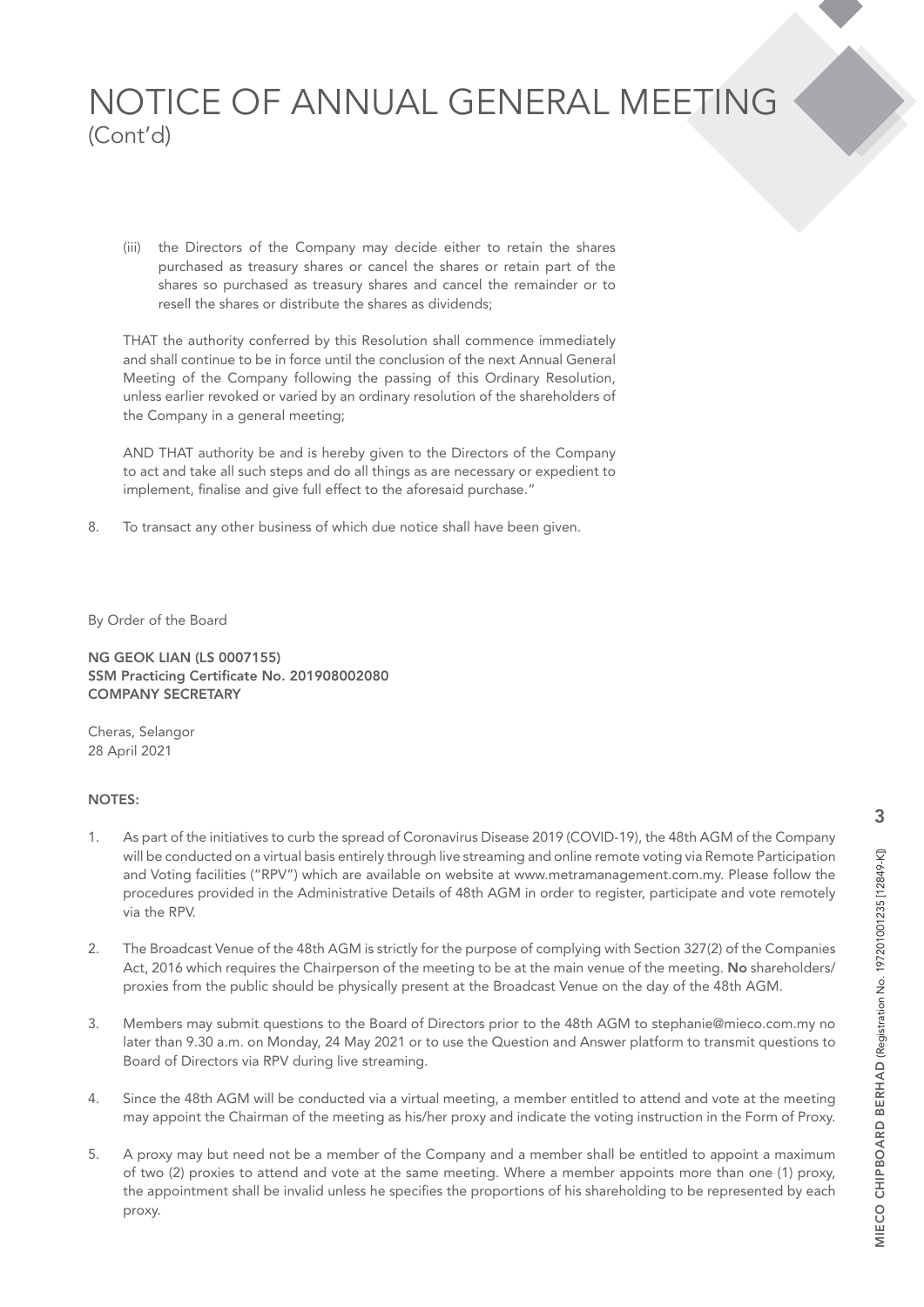- 6. Where a member of the Company is an authorised nominee as defined under the Securities Industry (Central Depositories) Act, 1991 ("SICDA"), it may appoint up to two (2) proxies in respect of each securities account it holds with ordinary shares of the Company standing to the credit of the said securities account.
- 7. Where a Member of the Company is an exempt authorised nominee which holds ordinary shares in the Company for multiple beneficial owner in one (1) securities account ("omnibus account"), there is no limit to the number of proxies which the exempt authorised nominee may appoint in respect of each omnibus account its holds. An exempt authorised nominee refers to an authorised nominee defined under the Securities Industry (Central Depositories) Act 1991 ("SICDA") which is exempted from compliance with the provisions of subsection 25A(1) of SICDA.
- 8. The instrument appointing a proxy shall be in writing under the hand of the appointor or of his attorney duly authorised in writing or, if the appointor is a corporation, the Form of Proxy must be executed under the corporation's seal or under the hand of an officer or attorney duly authorised.
- 9. The instrument appointing a proxy must be deposited at the Company's Share Registrar, Metra Management Sdn. Bhd. at 35th Floor, Menara Multi- Purpose, Capital Square, No. 8, Jalan Munshi Abdullah, 50100 Kuala Lumpur ("Share Registrar Office") not less than 48 hours before the time for holding the 48th AGM or at any adjournment thereof, either by hand or post to the Share Registrar Office or email to corporate@mweh.com.my. In the case where the instrument appointing a proxy is delivered by email, the original instrument appointing a proxy shall also be deposited at the Share Registrar Office, either by hand or post not less than 48 hours before the time for holding the 48th AGM or at any adjournment thereof.
- 10. For the purpose of determining who shall be entitled to attend this meeting, the Company shall be requesting Bursa Malaysia Depository Sdn. Bhd. to make available to the Company a Record of Depositors ("ROD") as at 20 May 2021 and only a Depositor whose name appears on such ROD shall be entitled to attend this meeting or appoint proxy to attend and/or vote in his/her behalf.
- 11. Pursuant to Paragraph 8.29A of Bursa Malaysia Securities Berhad Main Market Listing Requirements, all resolutions set out in the Notice of 48th AGM will be voted by poll.

### Explanatory Notes on Ordinary Business:

1) The Ordinary Resolution 1, Section 230(1) of the Companies Act 2016 provides amongst others, that the fees of the Directors and any benefits payable to the Directors of a listed company shall be approved at a general meeting.

The total estimated Directors' fees and benefits payable to Non-Executive Directors are calculated based on the current Board of Directors ("Board") size and the number of scheduled meetings for the period from 28 May 2021, being the day after the Forty-Eighth Annual General Meeting until the next Annual General Meeting and other benefits.

In the event that the proposed Directors' fees and benefits payable to Non-Executive Directors are insufficient due to enlarged size of the board of directors, approval will be sought at the next AGM for additional Directors' fees and benefits to meet the shortfall.

Resolution 1, if passed, will facilitate the payment of Directors' fees and benefits to Non-Executive Directors on a monthly basis and/or as and when required. The Board is of the view that Directors should be paid such fees and meeting allowances upon them discharging their responsibilities and rendering their services to the Company. This authority, unless revoked or varied by the Company in a general meeting will expire at the conclusion of the next Annual General Meeting of the Company.